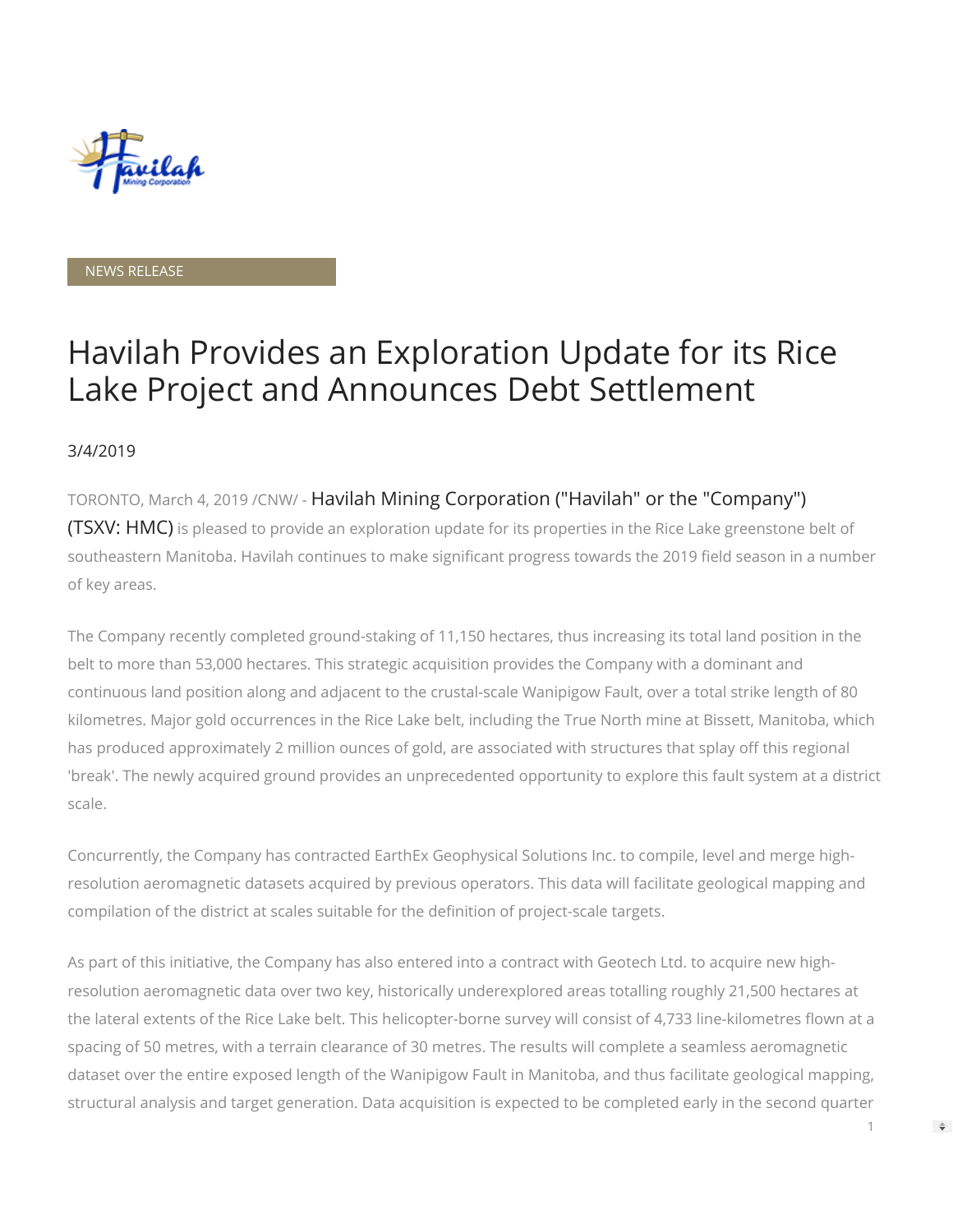2019.

Havilah exploration personnel are currently compiling and digitizing historical data in advance of a summer 2019 field exploration program planned to include prospecting, bedrock mapping and surficial geochemistry in areas of structural complexity identified through the use of high-resolution LiDAR imagery and historical mapping.

Dr. Scott Anderson, Vice President, Exploration, commented, "We are extremely excited about this opportunity to systematically explore the Rice Lake greenstone belt at a district scale, using state-of-the-art exploration methodologies and a scientifically rigorous understanding of the local to regional controls on gold mineralization. Our ongoing consolidation of the land position in this historically fragmented district allows Havilah to explore at a scale and scope unavailable to previous operators. We are currently building our exploration team and putting in place the foundational blocks for a successful exploration campaign".

### Debt Settlement

The Company is also pleased to announce that it has negotiated the settlement of \$30,000 related to historical accounts payable for a third-party consultant to Bison Gold Resources Inc. (a subsidiary of the Company) in consideration for the issuance of 100,000 common shares of the Company at a deemed price of \$0.30 per common share. The debt settlement is subject to receipt of all required regulatory approvals, including the approval of the TSX Venture Exchange. The common shares issued pursuant to the debt settlement will be subject to a statutory hold period which will expire four months and one day from the date of closing of the debt settlement.

## Qualified Person Statement

Dr. Scott Anderson, Ph.D., P.Geo., is the Qualified Person as defined by NI 43-101 who has reviewed and approved the contents of this news release. Dr. Scott Anderson is also a Competent Person (as defined in the JORC Code, 2012 edition) who is a practicing member of Engineers Geoscientists Manitoba (being a 'Recognised Professional Organisation' for the purposes of the ASX Listing Rules). Dr. Scott Anderson is employed on a full-time basis as Vice President, Exploration of the Company.

#### About the Rice Lake greenstone belt

The Rice Lake greenstone belt is situated at the western extent of the Uchi Subprovince of the Archean Superior Province, approximately 150 kilometres northeast of Winnipeg, Manitoba and 110 kilometres west of Red Lake, Ontario. It represents the Manitoba extension of the Red Lake and Birch-Uchi greenstone belts in Ontario, which have collectedly produced in excess of 30 million ounces of gold. Like the Red Lake belt, the Rice Lake belt records more than 300 million years of magmatism, sedimentation and orogenic activity along the south margin of the

2

 $\Rightarrow$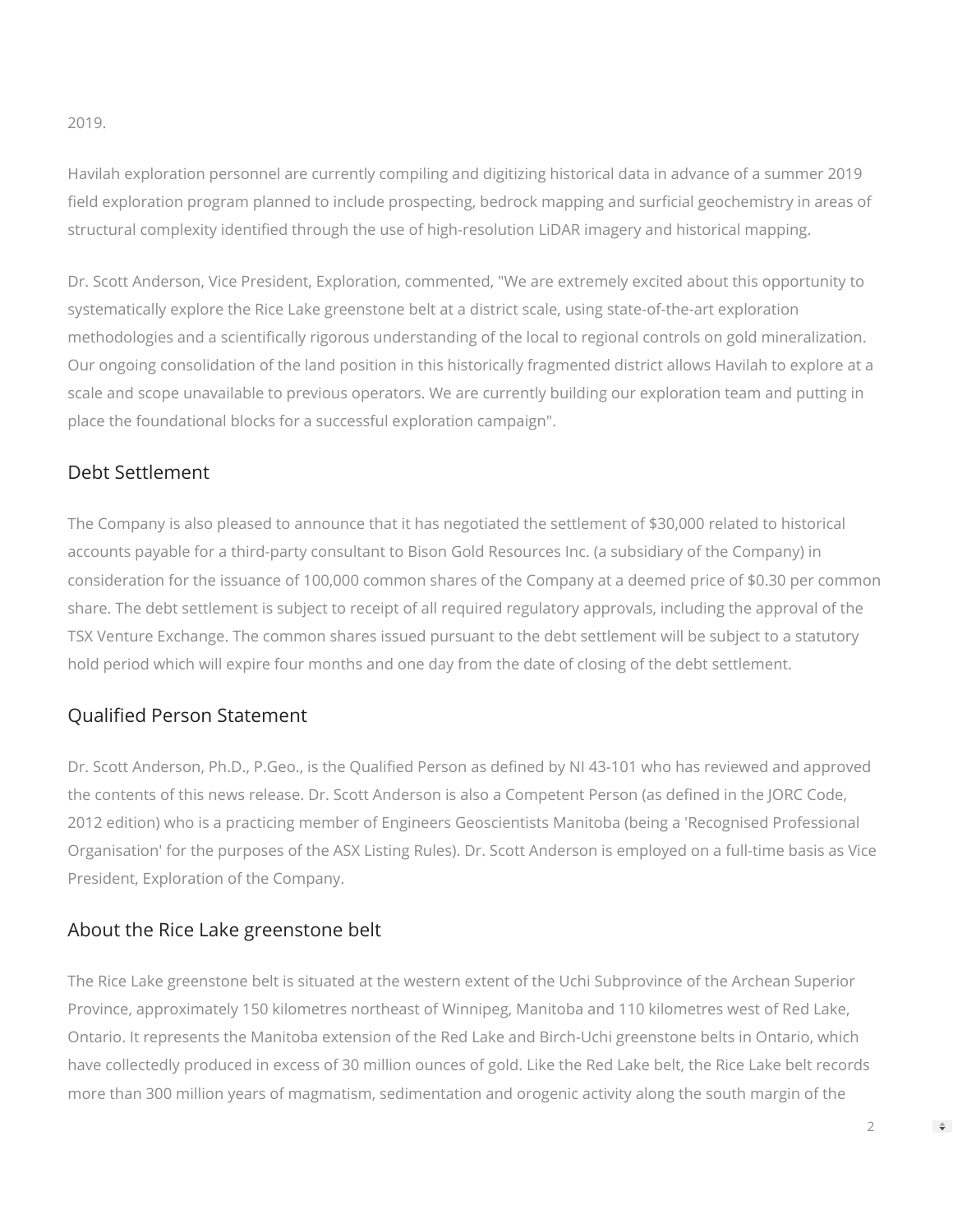North Caribou Terrane – the ancient nucleus of the western Superior Province. Additionally, the Rice Lake belt is bounded by crustal-scale faults and contains fault-controlled basins of 'Temiskaming-like' fluvial-alluvial clastic rocks, which are important empirical guides to areas of high potential for orogenic gold deposits of the type found elsewhere in the Superior Province, most notably in the Timmins camp (Abitibi greenstone belt) in Ontario.

## About Havilah Mining Corporation

Havilah is a junior gold producer and explorer that owns the True North mine and mill complex, and is currently reprocessing historic tailings on a seasonal basis. In addition to operating True North in Bissett, Manitoba, Havilah holds approximately 53,000 hectares of highly prospective land within and adjacent to the Rice Lake greenstone belt. Havilah believes its land package is a prime exploration opportunity, with potential to develop a mining district centred on its True North facility. The Company also owns the Tully project near Timmins, Ontario, and intends to focus on both organic growth opportunities and accretive acquisition opportunities in North America.

Havilah's True North complex and exploration land package are located within the traditional territory of the Hollow Water First Nation, signatory to Treaty No. 5 (1875). Havilah looks forward to maintaining open, co-operative and respectful communication with the Hollow Water First Nation in order to build mutually beneficial working relationships.

ON BEHALF OF THE BOARD OF DIRECTORS

Ron Clayton President and CEO

# CAUTIONARY STATEMENT REGARDING FORWARD-LOOKING INFORMATION

This news release may contain forward-looking statements. Often, but not always, forward-looking statements can be identified by the use of words such as "plans", "expects" or "does not expect", "is expected", "budget", "scheduled", "estimates", "forecasts", "intends", "anticipates" or "does not anticipate", or "believes", or describes a "goal", or variation of such words and phrases or state that certain actions, events or results "may", "could", "would", "might" or "will" be taken, occur or be achieved.

All forward-looking statements reflect the Company's beliefs and assumptions based on information available at the time the statements were made. Actual results or events may differ from those predicted in these forwardlooking statements. All of the Company's forward-looking statements are qualified by the assumptions that are stated or inherent in such forward-looking statements, including the assumptions listed below. Although the Company believes that these assumptions are reasonable, this list is not exhaustive of factors that may affect any

3

 $\Rightarrow$